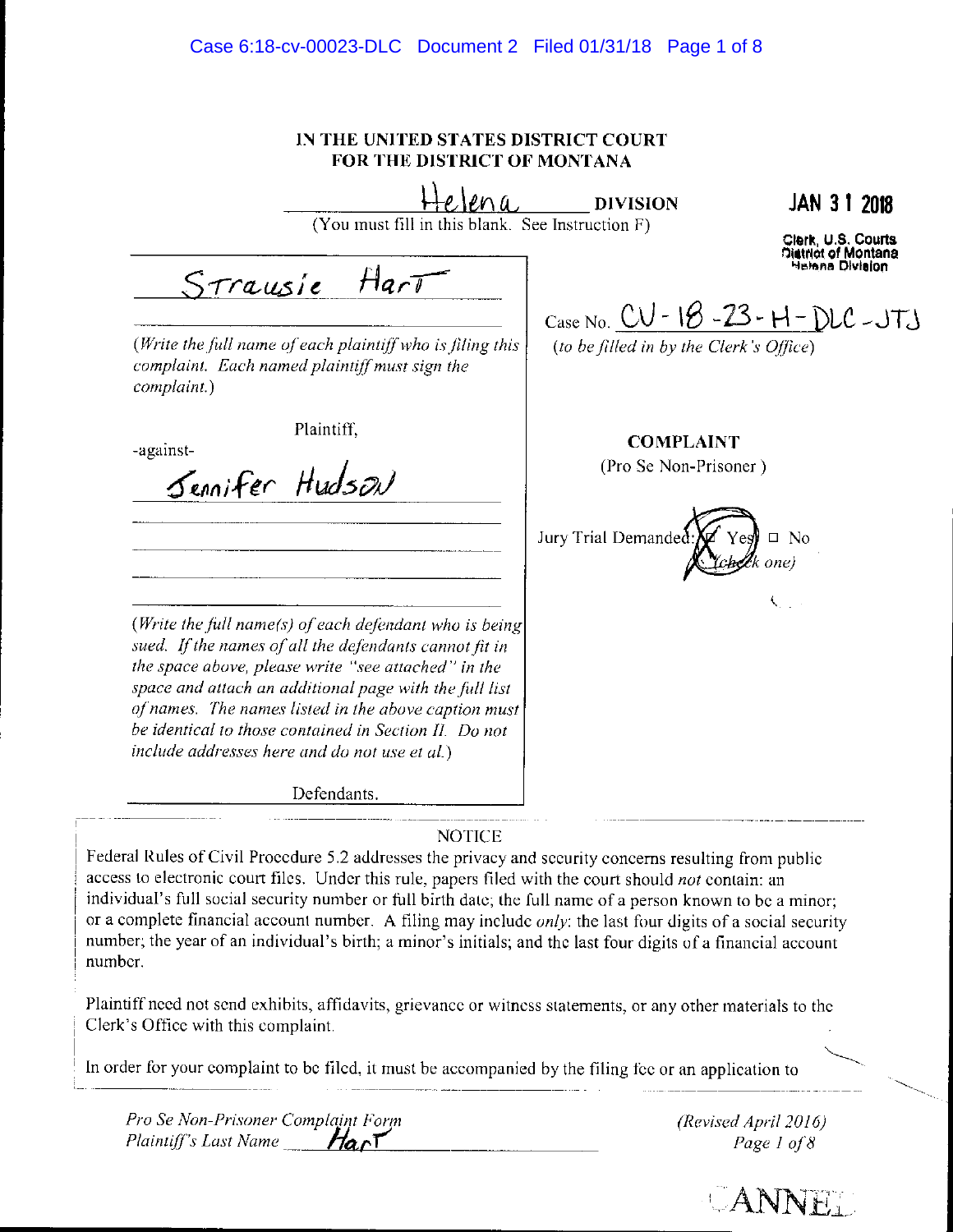### **INSTRUCTIONS**

- l. Use this form to file a civil complaint with the United States District Court for the District of Montana. Include only counts/causes of action and facts – not legal arguments or citations. You may attach additional pages where necessary. Your complaint must be typed or legibly handwritten in ink and on white paper. Write on only one side of the paper. Do not use highlighters and do not staple or otherwise bind your papers. All pleadings and other papers submitted for filing must be on 8 ½" x 11" paper (letter size). You must sign the complaint (sec page 8). Your signature need not be notarized but it must be an original and not a copy. The Clerk's Office cannot provide you copies of documents in your file without prepayment of \$0.10 per page (for documents electronically available) or \$0.50 (for documents not electronically available). Please keep a copy of the documents you send to the Court.
- 2. The filing fee for a complaint is \$350.00 plus a \$50.00 administrative fee for a total of \$400.00. This amount is set by Congress and cannot be changed by the Court. If you pay the filing fee, you will be responsible for serving the complaint on each defendant and any costs associated with such service.
- 3. If you arc unable to prepay the entire filing fee and service costs for this action, you may file a motion to proceed in forma pauperis.
- 4. Complaints submitted by persons proceeding in forma pauperis must be reviewed by the Court before defendants are required to answer. *See* 28 U.S.C. § 1915(c)(2). The Court will dismiss your complaint before it is served on defendants if: ( 1) your allegation of poverty is untrue; (2) the action is frivolous or malicious; (3) your complaint does not state a claim upon which relief may be granted; or (4) you sue a defendant for money damages and that defendant is immune from liability for money damages. After the Court completes the review process, you will receive an Order explaining the findings and any further action you may or must take. The review process may take a few months; each case receives the judge's individual attention. Plaintiffs should not serve defendants, pursue discovery, or request entry of default judgment prior to lhe completion of this review process.
- 5. The case caption (page 1 of this form) must indicate the proper Division for filing. The proper Division is where the alleged wrong(s) occurred. When you have completed your complaint, mail the *original* of your complaint and either the full filing fee or your motion to proceed in fonna pauperis to the proper Division:

Billings Division: *Big Horn, Carbon, Carter, Custer, Dawson, Fallon, Garfield, Golden* 

| Pro Se Non-Prisoner Complaint Form $\mu$ $\alpha$ $\tau$ | (Revised April 2016) |
|----------------------------------------------------------|----------------------|
| Plaintiff's Last Name                                    | Page 2 of 8          |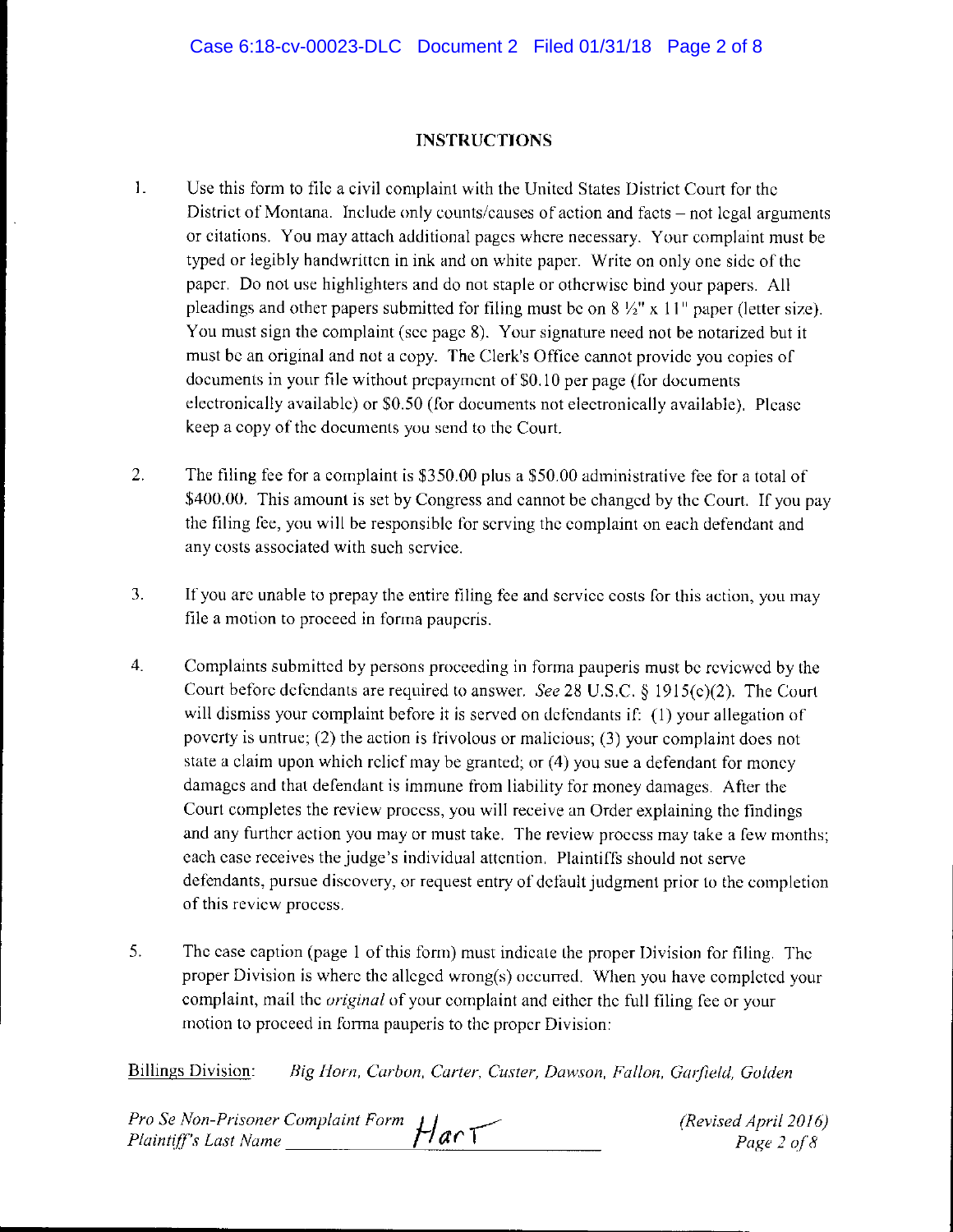*Valley, McCone, Musselshell, Park, Petroleum, Powder R;ver, Pra;rie, Richland, Rosebud, Sll'llwater, Sweetgrass, Treasure, Wheatland, Wibaux, and Yellowstone Counties* 

**U.S. District Court Clerk, 601 2nd Avenue North, Suite 1200, Billings, MT 59101** 

# Butte Division: *Beaverhead, Deer Lodge, Gallatin, Madison, and Silver Bow Counties*  **U.S. District Court Clerk, 400 N. Main, Butte, MT 59701**

Great Falls Division: *Blaine, Cascade, Chouteau, Daniels, Fergus, Glacier, Hill, Judith Basin, Liberty, Phillips, Pondera, Roosevelt, Sheridan, Teton, Toole, and Valley Counties* 

**U.S. District Court Clerk, 125 Central Ave. West, Great Falls, MT 59404** 

Helena Division: *Broadwater, Jefferson, Lewis & Clark, Meagher, and Powell Counties*  **U.S. District Court Clerk, 901 Front St., Ste 2100, Helena, MT 59626** 

Missoula Division: *Flathead, Granite, Lake, Lincoln, Mineral, Afissoula, Ravalli, and Sanders Counties*  **U.S. District Court Clerk, P.O. Box 8537, Missoula, MT 59807** 

# **I. Parties to this Complaint**

A. Plaintiff

Provide the information below for each plaintiff named in the complaint. Attach additional pages if needed.

Name Street Address City and County State and Zip Code Telephone Number E-mail Address

| Strausle Hart                |
|------------------------------|
| 2765 Wylie Dr #24            |
| Eact Helena 15 Lewis & Clark |
| Martana 59635                |
| $406465 - 1537$              |
| Mail for hart Q Gmail . com  |

B. Dcfcndant(s)

Provide the information below for each defendant named in the complaint, whether the defendant is an individual, a government agency, an organization, or a corporation. Make sure that the defcndant(s) listed below are identical to those contained in the above caption. For an

| Pro Se Non-Prisoner Complaint Form | $H$ ar $\tau$ | (Revised April 2016) |
|------------------------------------|---------------|----------------------|
| Plaintiff's Last Name              |               | Page 3 of 8          |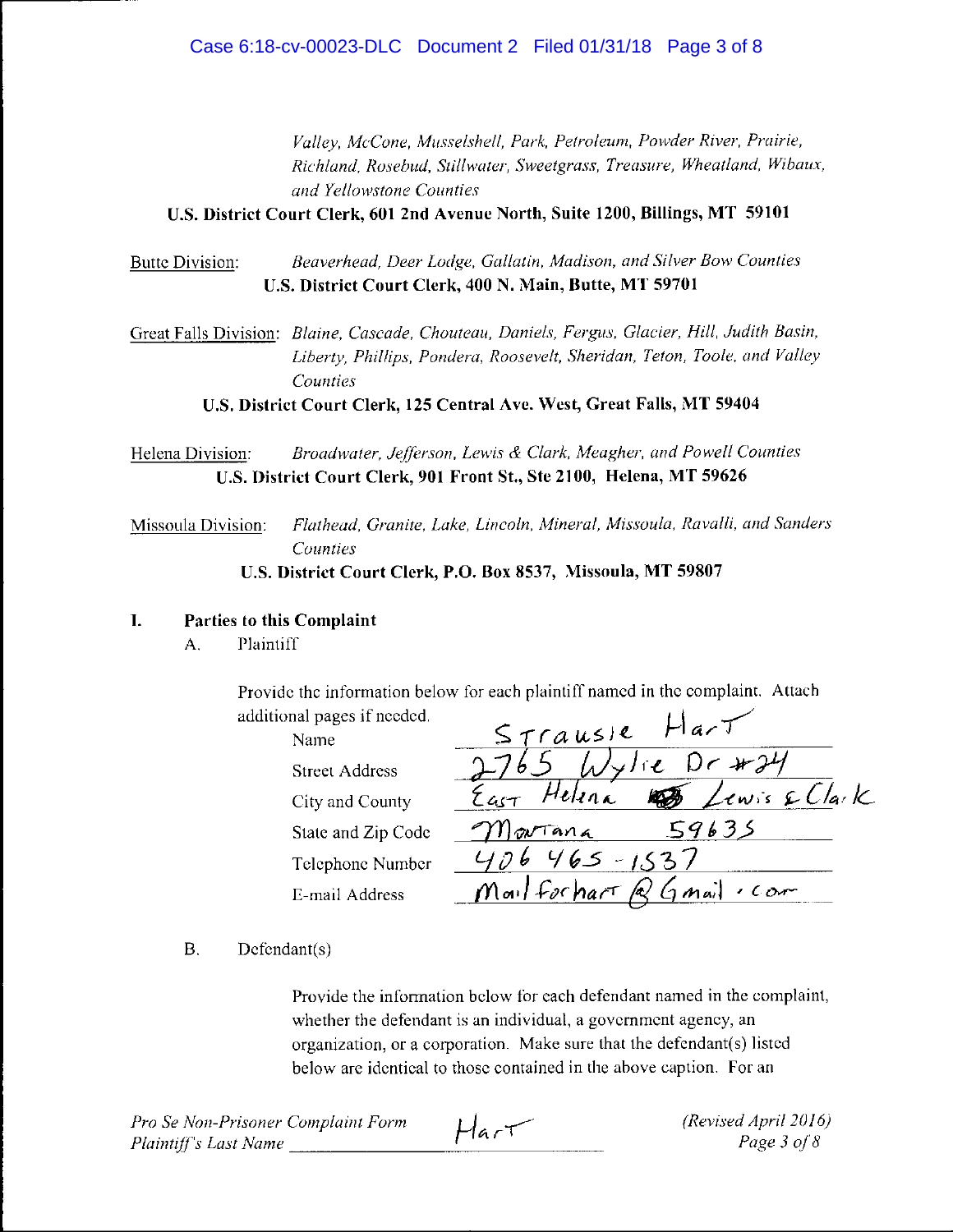individual defendant, include the person's job or title (if known) and check whether you arc bringing this complaint against them in their individual capacity or official capacity, or both.

| Defendant No. 1:                                            |                                                                                                                       |
|-------------------------------------------------------------|-----------------------------------------------------------------------------------------------------------------------|
| Name                                                        | <u>Jennifer</u> Hudson                                                                                                |
| Job or Title                                                | Pub Defender<br>(if known)                                                                                            |
| <b>Street Address</b>                                       | h                                                                                                                     |
| City and County                                             |                                                                                                                       |
| State and Zip Code                                          | $T$ $T$ $\gamma$ ed                                                                                                   |
| Telephone Number                                            | yed to look her up<br>found a court Report<br>$\frac{\partial U}{\partial \epsilon}$                                  |
| E-mail Address                                              | $wock$ address (if known)<br>Found                                                                                    |
| Individual capacity<br>$\Box$                               | Official capacity<br>$\Box$                                                                                           |
|                                                             |                                                                                                                       |
| Defendant No. <sup>1</sup> :                                |                                                                                                                       |
| Name                                                        | <u>Sennifer</u> Hudson<br>Special Deputy missila <sup>county</sup> (if known)                                         |
| Job or Title                                                |                                                                                                                       |
| <b>Street Address</b>                                       | Helena Aup                                                                                                            |
| City and County                                             | MT59601                                                                                                               |
| State and Zip Code                                          |                                                                                                                       |
| Telephone Number                                            |                                                                                                                       |
| E-mail Address                                              | (if known)                                                                                                            |
| Individual capacity<br>□                                    | Official capacity<br>$\Box$                                                                                           |
| Defendant No. 3:                                            |                                                                                                                       |
| Name                                                        |                                                                                                                       |
| Job or Title                                                | (if known)                                                                                                            |
| <b>Street Address</b>                                       | 1000 - 1000 - 1000 - 1000 - 1000 - 1000 - 1000 - 1000 - 1000 - 1000 - 1000 - 1000 - 1000 - 1000 - 10                  |
| City and County                                             |                                                                                                                       |
| State and Zip Code                                          |                                                                                                                       |
| Telephone Number                                            | <u> 1989 - Johann Harry Harry Harry Harry Harry Harry Harry Harry Harry Harry Harry Harry Harry Harry Harry Harry</u> |
| E-mail Address                                              | (if known)<br><u> 1980 - Johann Barbara, martin da basar a</u>                                                        |
| Individual capacity<br>□                                    | Official capacity<br>$\Box$                                                                                           |
| Pro Se Non-Prisoner Complaint Form<br>Plaintiff's Last Name | (Revised April 2016)<br>HarT<br>Page 4 of 8                                                                           |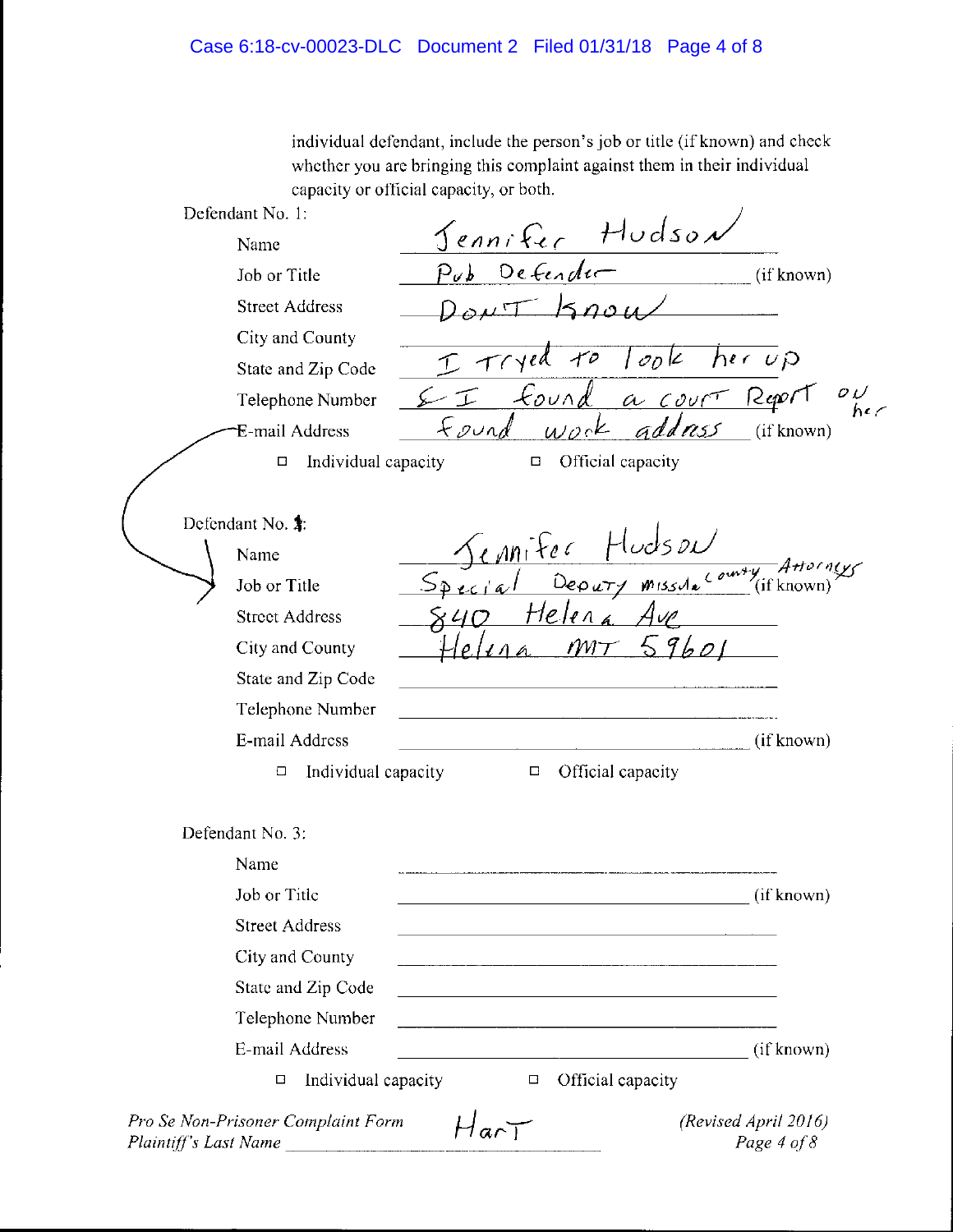# Case 6:18-cv-00023-DLC Document 2 Filed 01/31/18 Page 5 of 8



**(NOTE:** If more space is needed to furnish the above information, continue on a blank sheet labeled "APPENDIX A: PARTIES").

## **II. Basis for Jurisdiction**

Check the option that best describes the basis for jurisdiction in your case:

<sup>D</sup>**Federal Question:** Claims arising under the Constitution, laws, or treaties of the United States. This includes claims brought under 42 U.S.C. § 1983 against state or local officials for the "deprivation of any rights, privileges, or immunities secured by the Constitution and [federal laws]."



<sup>D</sup>**Diversity of Citizenship:** A matter between individual or corporate citizens of different states and the amount in controversy exceeds \$75,000.

### **III. Venue**

This court can hear cases arising out of the District of Montana. Under 28 U.S.C § 1391, this is the right court to file your lawsuit if: (1) All defendants live in this state AND at least one of the defendants lives in this district; OR (2) A substantial part of the events you are suing about happened in this district; OR (3) A substantial part of the property that you are suing about is located in this district; OR (4) You are suing the U.S. government or a federal agency or official in their official capacities and you live in this district.

Please explain why venue is appropriate in this Court:

*(Revised April* 2016) *Page 5 o/8*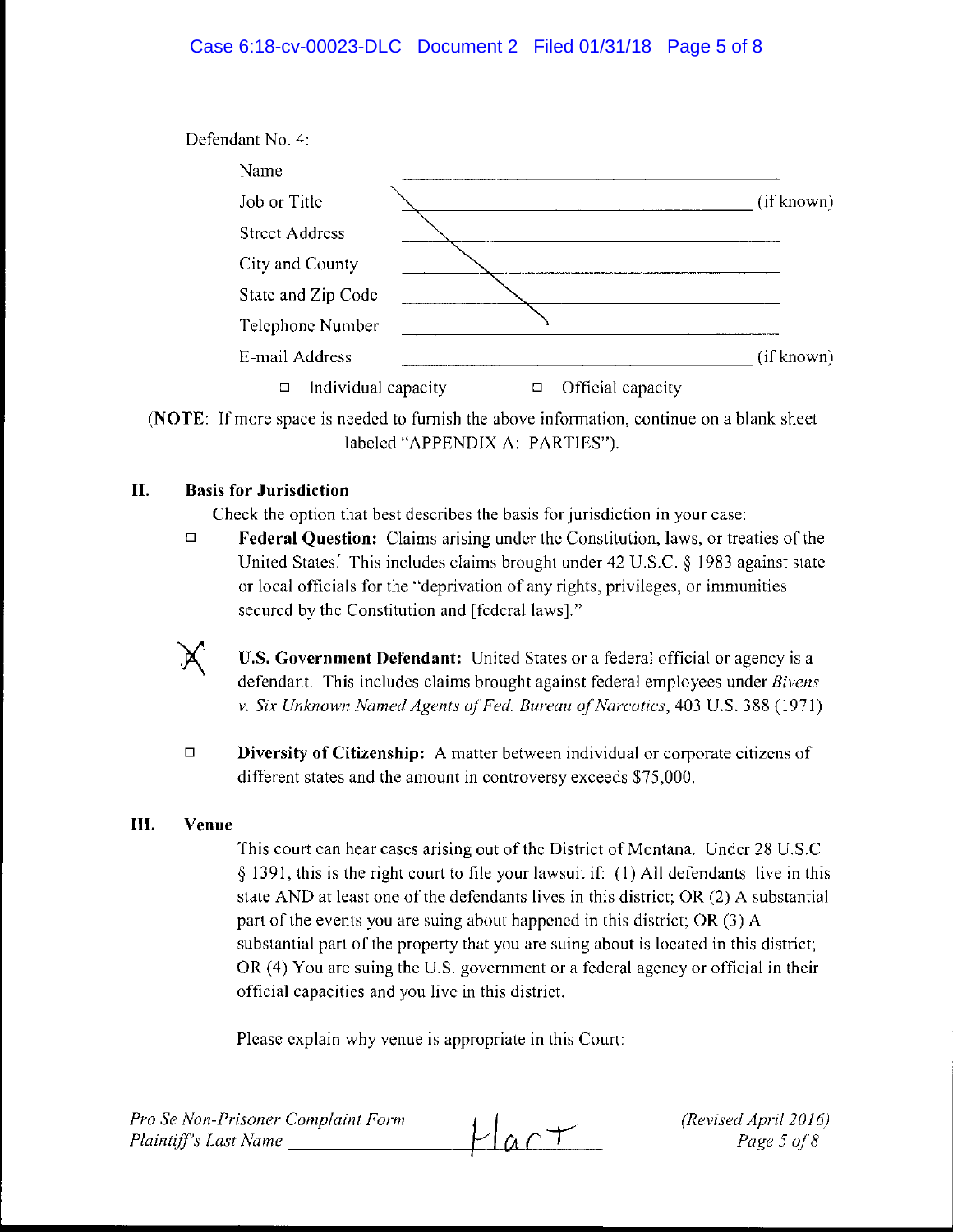### IV. **Statement of Claim(s)**

State as briefly as possible the facts of your case. Describe how each defendant was personally involved in the alleged wrongful action, along with the dates and locations of all relevant events. You may wish to include further details such as the names of other persons involved in the events giving rise to your claims. Do not cite any cases or statutes. If more than one claim is asserted, number each claim and write a short and plain statement of each claim in a separate paragraph.

- Count I: А.
	- What federal constitutional or statutory right(s) do you claim is/are being  $1.$ violated by defendants? Jennifer Hudson forced victum to be a predator, falsified restimanies,
	- What date and approximate time did the events giving rise to your claim(s)  $2.$ September 2014  $occur?$
	- Supporting Facts: (Include all facts you consider important, including 3. names of persons involved, places, and dates. Describe what happened without citing legal arguments, cases, or statutes).

my son, KRIS, was crying franticly<br>That he did Not want to be sexual with<br>his Roommate at AYA/Bourder & the day<br>he was coming home the rearested him under<br>Faulse

Defendants Involved: (List the name of each defendant involved in  $4.$ this claim and specifically describe what each defendant did or did not do to allegedly cause your injury).

refendants Involveu.<br>
is claim and specifically describe what each description.<br>
ot do to allegedly cause your injury).<br> *Jennifer* Hudson, public Po (Heard Kristany a Murget, Juvenile Po (Heard Kristany avecution)

(NOTE: For each additional claim, use a blank sheet labeled "APPENDIX B. STATEMENT OF CLAIMS." You must address paragraphs  $IV(A)(1-4)$  for each count., following the directions under IV.

| Pro Se Non-Prisoner Complaint Form |            | (Revised April 2016) |
|------------------------------------|------------|----------------------|
| Plaintiff's Last Name              | $F/a \tau$ | Page 6 of 8          |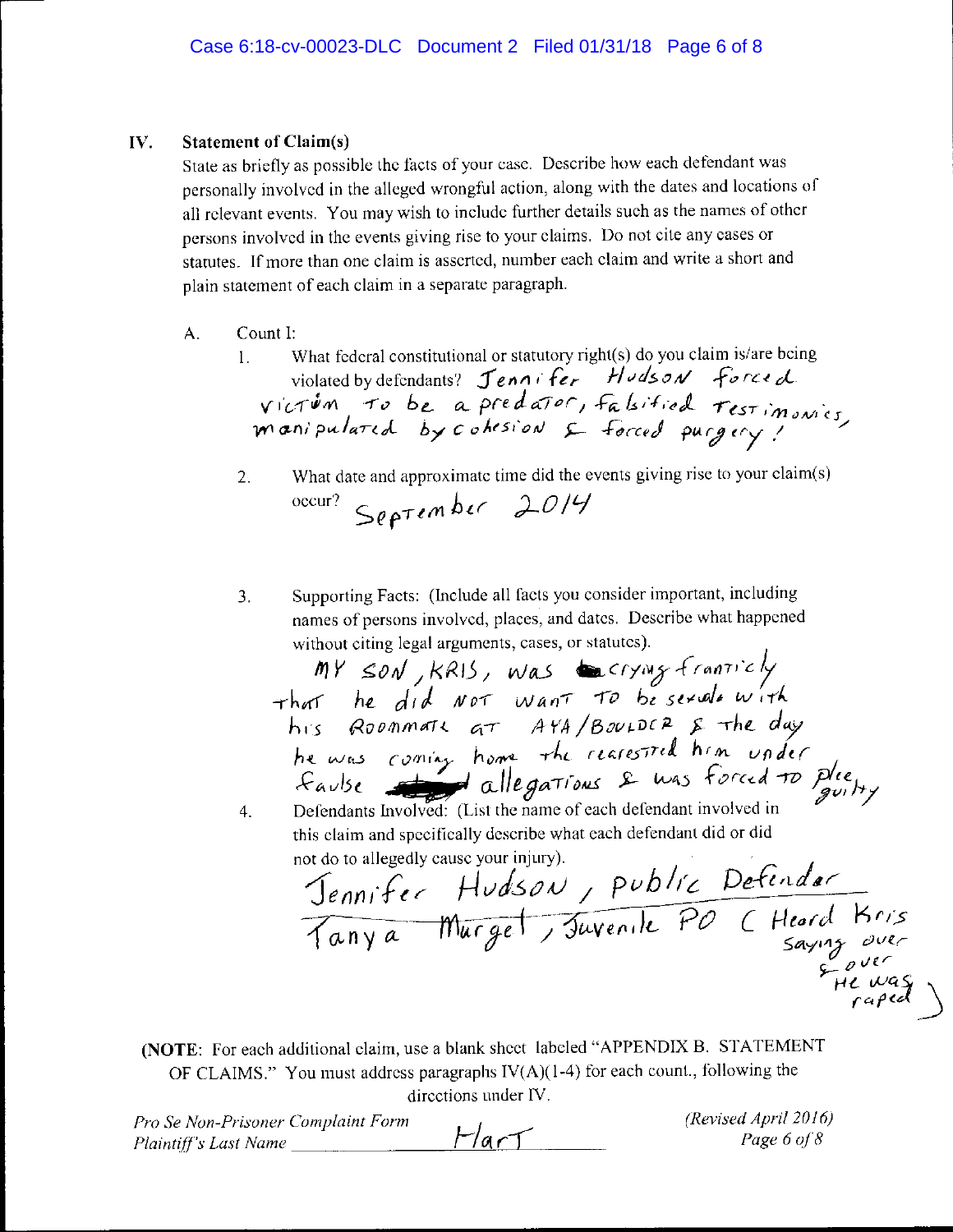#### $V_{-}$ Injuries

If you sustained injuries related to the events alleged above, describe your injuries and state what medical treatment, if any, you required and did or did not receive. (Do not cite legal arguments, cases, or statutes). Attach additional pages if needed.

Depression, anguish, seperation, failer for protecting myson, my sons turn yis! .<br>1991 – <del>Alexandria Charles de Carlos de Charles de Carlos de La</del>nger, marques en la propiesa de la carlo de la p Harasement, particula dicanalism, interpretat, unknowing

(NOTE: If more space is needed to furnish the above information, continue on a blank sheet labeled "APPENDIX C: INJURY").

### VI. **Relief**

State briefly what you want the court to do for you. Make no legal arguments. Do not cite any cases or statutes. If requesting money damages, include the amounts of any actual damages and/or punitive damages claimed for the acts alleged. Explain the basis for these claims.

$$
\begin{array}{r}\n\text{3,000,000} & \text{For the years of pain she} \\
\hline\nha\text{.} \text{for my family through} \\
\hline\n\text{as port my family through} \\
\text{Sov back in to begin by that he wasn't under a search.\n\end{array}
$$
\n
$$
\begin{array}{r}\n\text{Sov back into believes in himself} \\
\text{as a small peditile that they are made him} \\
\text{belive he was } \\
\hline\n\text{13-16/2} & \text{14/3} \\
\end{array}
$$

(NOTE: If more space is needed to furnish the above information, continue on a blank sheet labeled "APPENDIX D: REQUEST FOR RELIEF").

Pro Se Non-Prisoner Complaint Form (Revised April 2016)  $FlarT$ Plaintiff's Last Name Page 7 of 8